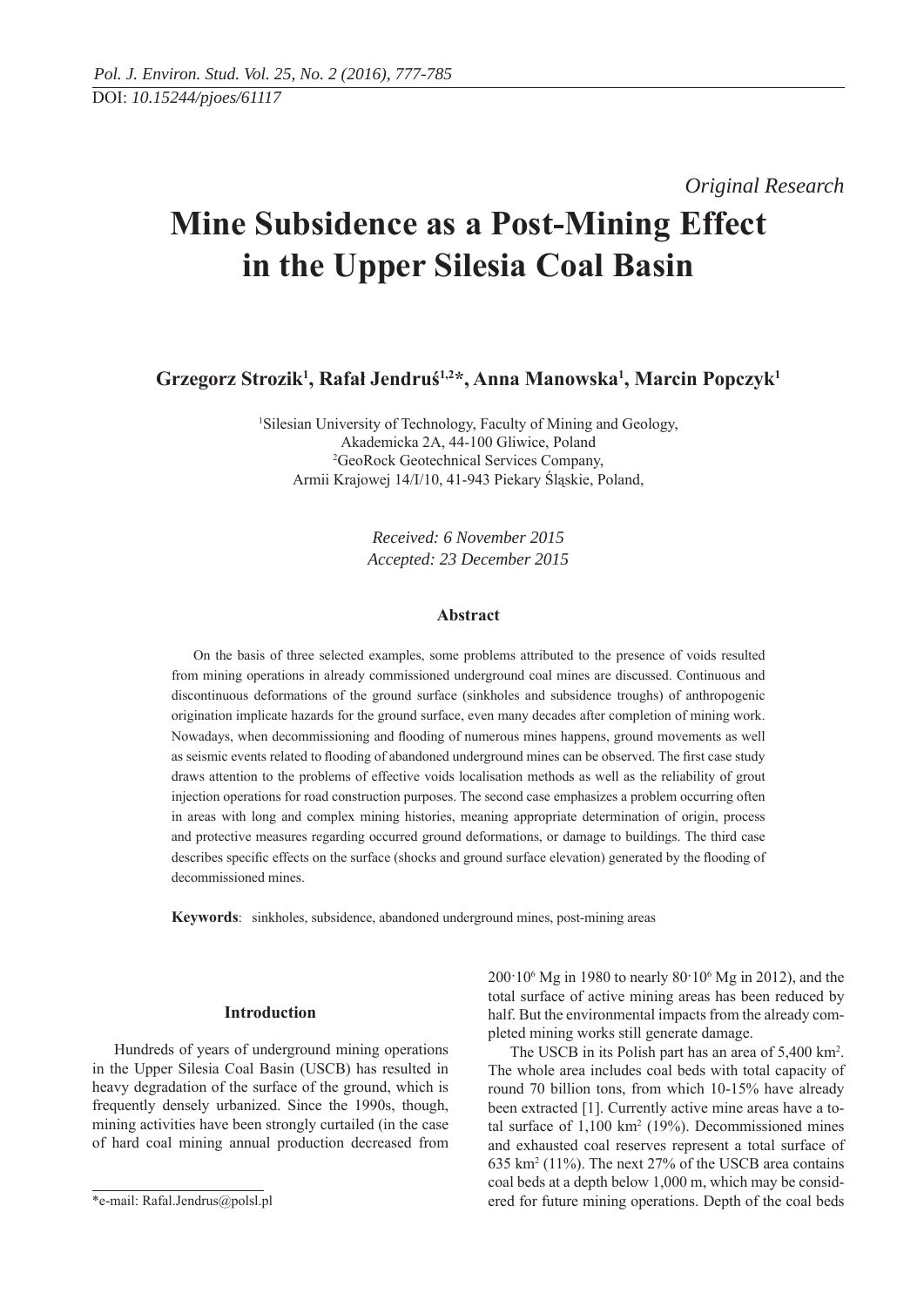is changing from 0 (outcrops) down to maximally 4,600 m below sea level. The USCB was rich also in other mineral beds, from which the most important were silver-zinclead ore beds located in the northern part of the region, which were the subject of the oldest mine operations in this area in the Middle Ages, due to their shallow depth (down to 100 m below sea level maximally). Mining of silver was completed in the beginning of the 19<sup>th</sup> century and zinc-lead beds were depleted in the second half of the 20th century. In some areas, shallow residues from older metal mines have been later undermined by deeper coal extraction and resulted in dramatic development of mine subsidence problems in densely populated and urbanised areas. The population of the USCB area is approaching 3.5 million people, with average density of 645 per km2 .

The most important and most frequent problems of areas of completed mining operations include mine subsidence and risks to buildings, and the resulting infrastructure damage.

Results of current, mostly deep coal bed extractions frequently induce or intensify geomechanical impacts from previous shallow coal mining, and historical residues from metal ore mining or quarrying.

In the case of building safety, the problem not only results from the residual effects of mining activities (in a form of subsidence or sinkholes), but also from the properties of the grounds, which create a direct foundation for buildings. Due to the intensive mining and overall industrial activities at the USCB area, a large amount of terrain was subject to mine waste disposal. In contrast to the modern approach to the waste disposal procedures, in historical times any industrial waste was disposed of freely in the most convenient locations, mainly very close to the factories and mines, and located far from settlements at these times, but now representing vivid areas of modern cities.

As a result of these implications as well as territorial expansion of the cities, many contemporary buildings are built on areas that were not intended to be urbanised and allowed for uncontrolled storage of waste. This waste – from exploration workings, mining operations, metallurgical processes, and other activities – were formerly disposed of without consideration of the future.

Nowadays, due to the territorial development of urbanised areas, the construction of roads, and overall modernisation processes, many new investments in the UCSB area must cope with problems related not only to current mining issues, but also to historic and frequently poorly documented industrial operations (much archival information was destroyed during World War II) [2].

On the basis of the three selected case studies, the problems of the late subsidence effects and their influence on the safety and functionality of building structures will be presented. Due to the complexity of problems addressed in this paper, the intent of the authors is to show how surprisingly and unexpectedly these phenomena can arise and influence local life in any aspect, including environmental protection, business, public safety, living standards, etc.

Also, decommissioning mines and the side-effects of terminating underground activities may unfavourably influence urbanised areas that expect to be free from further negative impacts of decommissioned mines.

# **Subsidence as a Late Effect of Terminated Mines**

In the USCB, ca. 98% of coal output is produced using the longwall system with caving. Because most of the shallow deposits have already been extracted, most of the subsidence resulting from the current mining operations occur in the form of subsidence troughs (continuous subsidence). Due to high rock mass pressure at large depths, collapse of the roof strata takes place immediately after coal extraction happens, then the ground surface becomes stable in a relatively short time after completion of the mining works (most of the ground movement occurs between one and three years after completion mining) [3].

At shallow depths, however, where the pressure of the rock mass is significantly lower, voids (abandoned workings and cavings) can be present in quasi-stable conditions even many decades after mining is completed. In USCB mining-geological conditions, the minimal depth required to generate a fully developed subsidence trough after mining extraction is 200 m; however, the most frequently observed shallow voids occur at depths of up to 80 m. The last observation may result from the fact that heavy surface structures could reach such a depth. In the case of the loss of stability of such a void and its sudden collapse, a sinkhole subsidence (discontinuous subsidence) appears on the surface, which can cause severe damage to existing structures and create public safety issues.

The most important factors that can influence the generation of sinkholes are [4]:

- The thin layers of loose rock mass close to the surface of the ground.
- Mining in close proximity to geological faults.
- Mining in a close proximity to bed outcroppings or other geological strata.
- The high rate of advance of the mining front.
- Overlaying mining area borders.

A sinkhole may occur as a result of an underground void collapsing. However, it can happen suddenly even after many years in quasi stable conditions. Sinkholes can be generated by [5]:

- Changes of structure in the rocks surrounding a void, i.e., influence of water, fracturing, weathering, suffusion, and clogging processes, etc.
- Movement of rocks resulting from deeper, current mining operations.
- Changes in hydrogeological conditions.
- Static or dynamic load on the ground surface.
- Seismic activity (also related to mining operations).

Each collapse of voids does not necessarily result in a sinkhole. A discontinuation of firm layers of the rock mass must occur first, followed by a transfer of loose rock material toward the voids. Typical for the processes of sinkhole generation is that there are no warning symptoms before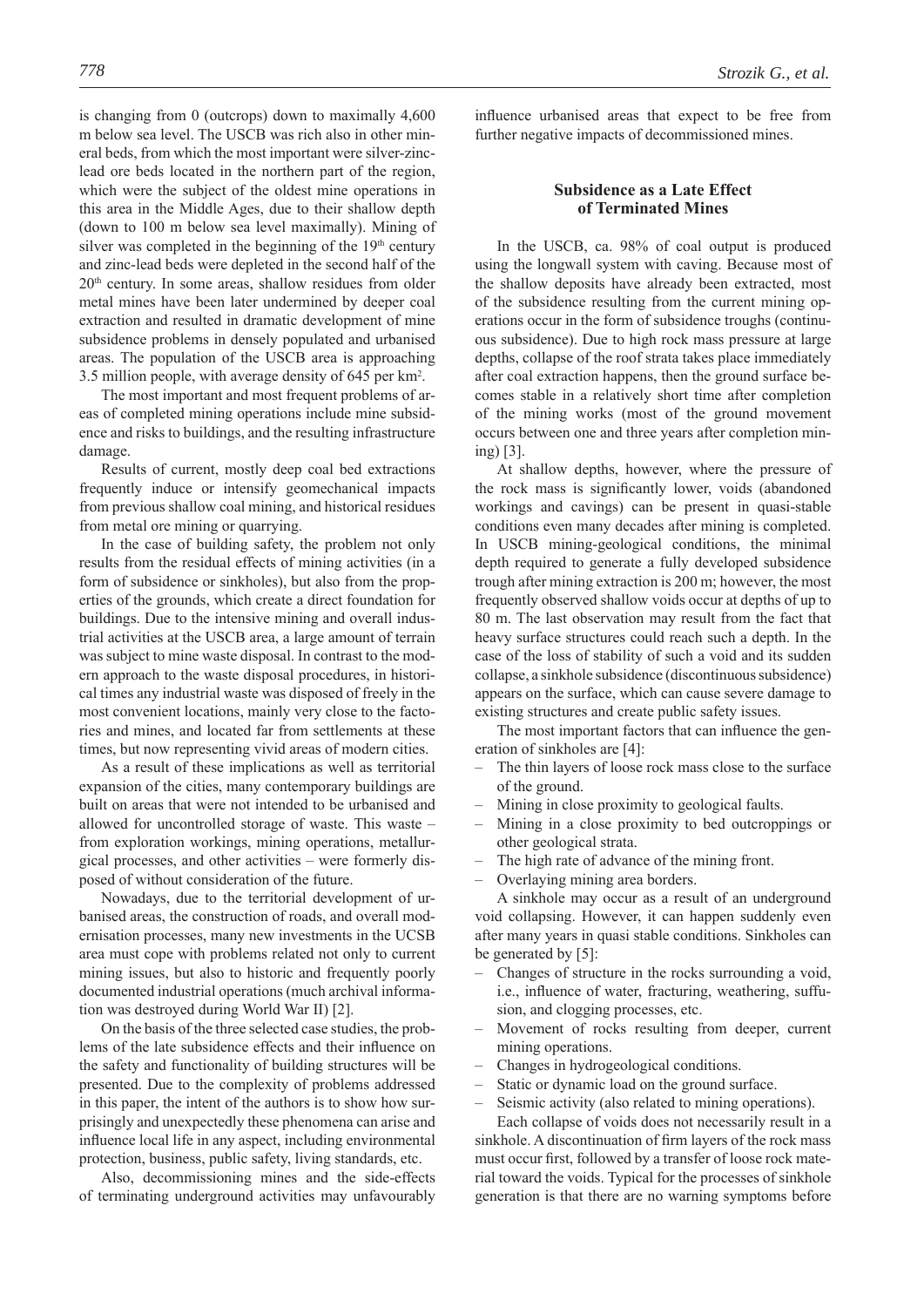their occurrence – the creation of sinkholes is sudden and fast, and their dimensions are large in relation to typical buildings. Sinkholes affect surface structure heavily, but in small areal range.

Another subsidence-related issue results from the flooding of decommissioned mines, which is a relatively new phenomena being observed in the USCB area. Historically, closure of mines was unique due to the rich coal deposits and adequately long lifetimes of the mines. Even today the flooding of abandoned mines does not happen often because there is a strong need to protect operational mines against flooding. The main protective measure against the increasing water hazard in active mines is drainage of already closed mines and keeping its voids and workings empty to avoid building a water level near an active mine.

## **Case Study I: Grouting of the Shallow Voids in the Course of a Motorway in Jaworzno**

Like railways and roadways, linear structures are especially vulnerable to ground deformations resulting from mining activities. Heavy deformations of existing roads occur regularly in areas of current mining operations, but new roadways also are endangered by current mining works (considered as expected) and, sometimes rather surprisingly, by the remnants of past or even historical mining [6, 7].

At a length of about 2,200 m, the newly constructed "DP" motorway in Jaworzno was planned to run through an area of shallow coal mine extraction at a depth of from 12 m down to 500 m, where the mining operations took place between 1957 and 1989. Generally, the mining works move from shallow depths to deeper parts of the rock mass, so the most shallow parts of the deposits down to 130 m were extracted in 1957-1969, and the last extraction took place in 1989 at a depth of 500 m [8].

The surface of the ground in the considered area consists of quaternary sands of 2 to 6 m thickness, followed by eroded carboniferous sands and gravels with sandstone aggregates to a depth of 10 to 24 m. Below the weathered zone productive carboniferous occurs, represented by numerous coal seams interlayered with sandstone, claystone, and mudstone, which are generally heavily fractured and eroded with average compressive strength of from 0.2 to 1.0 MPa at the roof of the carboniferous complex, increasing to about 15 MPa in deeper layers.

Because the shallow voids from earlier times have already been undermined by later mine works, the general assumption was that the area shall be safe and stabilized in terms of subsidence occurrence.

However, direct field observations in the area of prospective road construction works exhibited evidence of sinkholes in the ground (Fig. 1), which was further confirmed by advanced exploration using ground-penetrating radar (GPR) and microgravimetry methods. As a result of these measurements, it was discovered that the subsoil foundation as well as deeper strata contain significant



Fig. 1. Sinkhole subsidence in an area of shallow mining works at the JK mine in Jaworzno (photo: R. Jendruś).

voids and zones of lowered density, the presence of which creates a hazard for the motorway.

Grouting of the voids was implemented to repair the ground foundation and eliminate the subsidence hazard. A line of 32 boring up to 30 m deep was drilled with respect to geophysical measurement results [9]. The voids were filled with a mixture of a commercially available mineral binder (based on activated fly ash) and water, with the use of low-pressure injection (mostly free gravitational flow; Fig. 2).

Injection mixtures must meet both rheological criteria, regarding properties of flow and range of filling, and mechanical criteria, regarding their properties as a solid body after settling [10]. Composition of a fill mixture must also meet obligatory environmental standards.

The course of the grouting operation indicated significant differentiation between receptivity of the borings, which ranged from 106 to  $2,166$  m<sup>3</sup> (except borings, which did not take any volume of grout). Volumes of grout received by all borings are shown in Fig. 3 (the minimal values are out of scale to show location of the holes and should be considered as zero).

Lack of groutability observed in a series of consecutive borings (Fig. 3) stays in contrast to the geophysical predictions about location of the most significant voids and shows clearly that the results of indirect observation methods must be considered with caution. From the other side, complex geological structures and highly variable hydrogeological conditions in the area of research make the geophysical observations unclear and increase their level of uncertainty.

Voids and loose layers have been found only in 40% of the drilled borings, which is less than the average effi ciency of drillings for shallow grouting works suggested by geotechnical engineers from Poland and the USA [11, 12], who claim that 35 to 40% of drills do not meet voids in the geotechnical works on the areas of old shallow mining operations.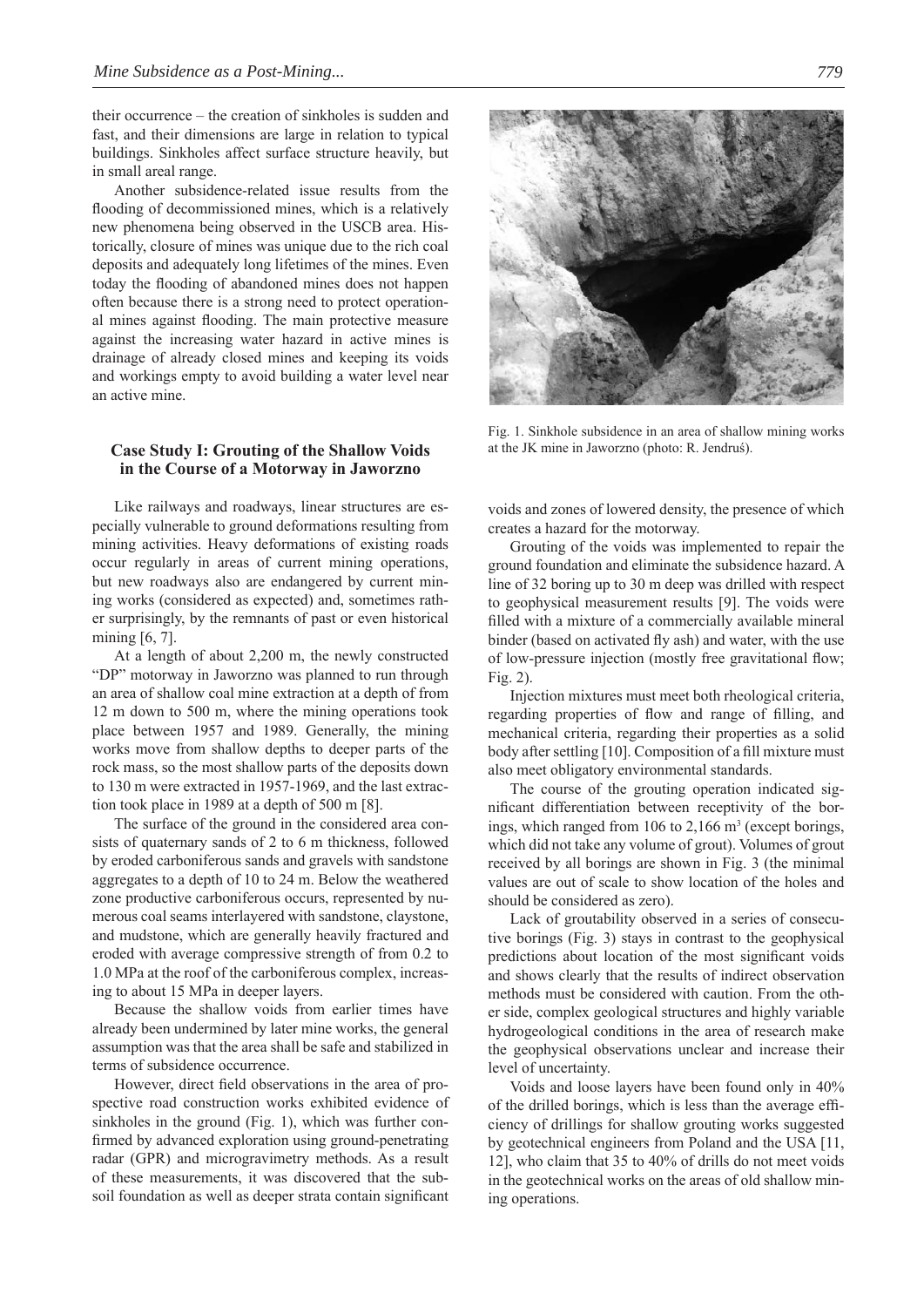

Fig. 2. Grouting works on the DP motorway construction site (photo: R. Jendruś).



Fig. 4. Sinkholes and tilted poles at the Julian Power Distribution Centrex (photo: R. Jendruś).



Fig. 3. Receptivity of injection holes while grouting for the DP motorway.

Much more interesting however, are the groups of tightly located borings, which achieved the highest volumes of grout injected. In the first area of intensive grout consumption, between 2,124 and 2,144 m and also between 3,340 and 3,480 m of the road, the volume of grout injected reached a value of 100 m3 /m of road length. Together with the fact that two consecutive borings received round  $1,000 \text{ m}^3$  of grout each, this means that the borings are connected to a complex void system of large volume, which could potentially create significant danger to the surface structures [8, 2].

It should also be mentioned that due to the drill logs, the thickness of the loose soil strata was between 1.5 and 3.0 m (2.0 m on average) and evident voids have been noticed occasionally in the borings of the maximum grout injection volume. Generally no coincidence has been observed between dimensions of voids and loose layers observed in borings and their later receptivity of grout during the filling phase.

## **Case Study II: Determination of the Reasons of Subsidence at the Julian Power Distribution Centre in Piekary Slaskie**

The Julian Power Distribution Centre (PDC) in Piekary Slaskie is located in an area heavily influenced by past mining operations. Historical zinc-lead ore extraction took place at shallow depths (0-100 m) and the area was later undermined by intensive coal mining at depths of 180 to 500 m.

In the geological profile of the site, quaternary sand and clays can be distinguished to a depth of about 4 m. Below, complex Triassic formations occur down to about 150-200 m, represented by limestone and dolomites, heavily fractured and eroded by migrating ground waters (numerous caverns filled with clayey material are present). Below the roof of the Triassic rocks a large complex of Carboniferous strata occur with numerous coal seams interlaced with sandstone and shale, which were the subject of intensive mining extraction.

At the PDC plant, which was built in 1972, small sinkholes have been observed, resulting in tilting of poles of overhead high-voltage lines, couplings, and switches, which endangered the facility and jeopardized power to thousands of consumers (Fig. 4).

In an attempt to protect the PDC facilities, first of all the source of the subsidence processes have to be determined. On the basis of experience with the local mining conditions and history of mining operations, two options for the potential sources of the observed damage have been formulated for further analysis:

- The damages are induced by a current subsidence through evolution resulting from present mining works in the coal mine that operated in the area.
- The damages result from the activation of an old shallow void, as a late effect of the past metal ore mining works.

Studies of archival mine maps, however, revealed that the influence of both current and historical mining operations on the present subsidence effects at the PDC area is not probable [13, 14].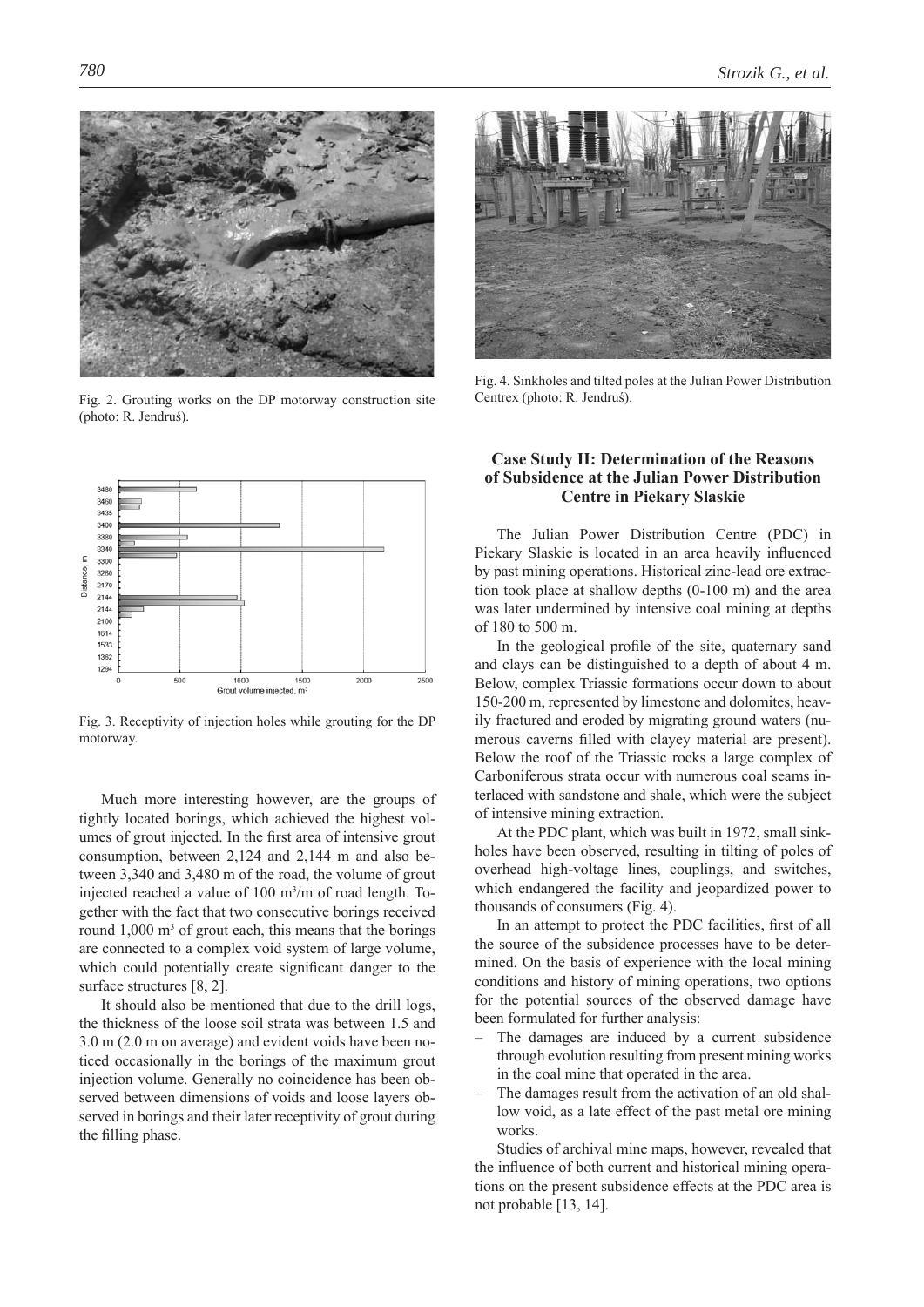In the case of zinc-lead ore mining, which took place in the area in the  $19<sup>th</sup>$  century, any influence of historical mining operations is unlikely, while the PDC facility is located to the north of an outcrop line of the ore body, which extends to the south (Fig. 5). A 1913 map shows already completed mining operations that took place at the outcrop area that began with the use of the opencast method and later using underground methods in the southern direction, where the ore body declines. The history of hard coal mining operations in the PDC area is much more complex. But after thorough analyses of mine maps there was no reason to point at any completed mine works as the source of sinkhole subsidence and damages to the PDC facility. A significant element of the already minedout coal seams is that all coal seams from the "400" group do not reach the PDC area because their outcrops create a straight W-E line some distance to the north from PDC, so the mining operations in these seams can have potentially only indirect influences  $(Fig. 6)$ .

Generally the coal extraction took place under this area in 16 coal seams or slices at a depth of from 180 to 500 m, and in the distance to the present PDC facility from 0 to 700 m. The extraction works have been conducted from 1951 until 2003; however, most of the works were completed before 1980, and only one coal seam was mined out in 1996-2003, at a distance of at least 550 m from the PDC area [14].

All generated ground movements related to evolution of subsidence troughs should be quieted until the sinkholes started their activity in the PDC area. Moreover, all mining



in the southern part of Piekary Slaskie [3].



Fig. 6. Underground extraction layout of a group of "400" coal seams in the southern part of Piekary Slaskie.

operations at a small distance (or just below) from the PDC area were conducted using hydraulic backfill, which strongly reduces the subsidence effects. Caving systems were used in more distant mining operations and the subsidence troughs generated by these extractions could reach the PDC area only at their borders.

The answer to the question of subsidence sources at the PDC area was finally given by the geotechnical measurements conducted at the PDC site [14].

As a result of a series of boring, the geological profile of the area was made as well as geotechnical properties of the direct ground foundation of the PDC facility that have been determined.

Between other tests and calculations, a cone penetration test (CPT) was conducted. The direct measurement belongs to determining the number of hits of a special hammer required to drive a penetrating cone 0.2 m into the ground (N20). An example of the CPT test result for one of borings at the PDC area are shown in Fig. 7.

As can be seen from Fig. 7, the top soil layer of the ground is relatively strong as the N20 parameter ranged from 10 to 16. However, at depths below 1 m down to about 5 m, the grounds become very weak and the value of the N20 parameter is decreasing to a range of 1-6. Below 5 m the ground becomes more stiff, and limitations of our drilling equipment did not allow us to drill below 6 m.

CPT measurements allow easy determination of numerous soil mechanics parameters important for ground stability analyses and design of foundations for building construction. Fig. 8 presents calculation of boundary ground resistance on the basis of averaged CPT test results from Fig. 7.

The main conclusion after field measurements at the PDC site is that the building of the PDC as well its overhead Fig. 5. Part of a 1913 map presenting zinc-lead ore mining works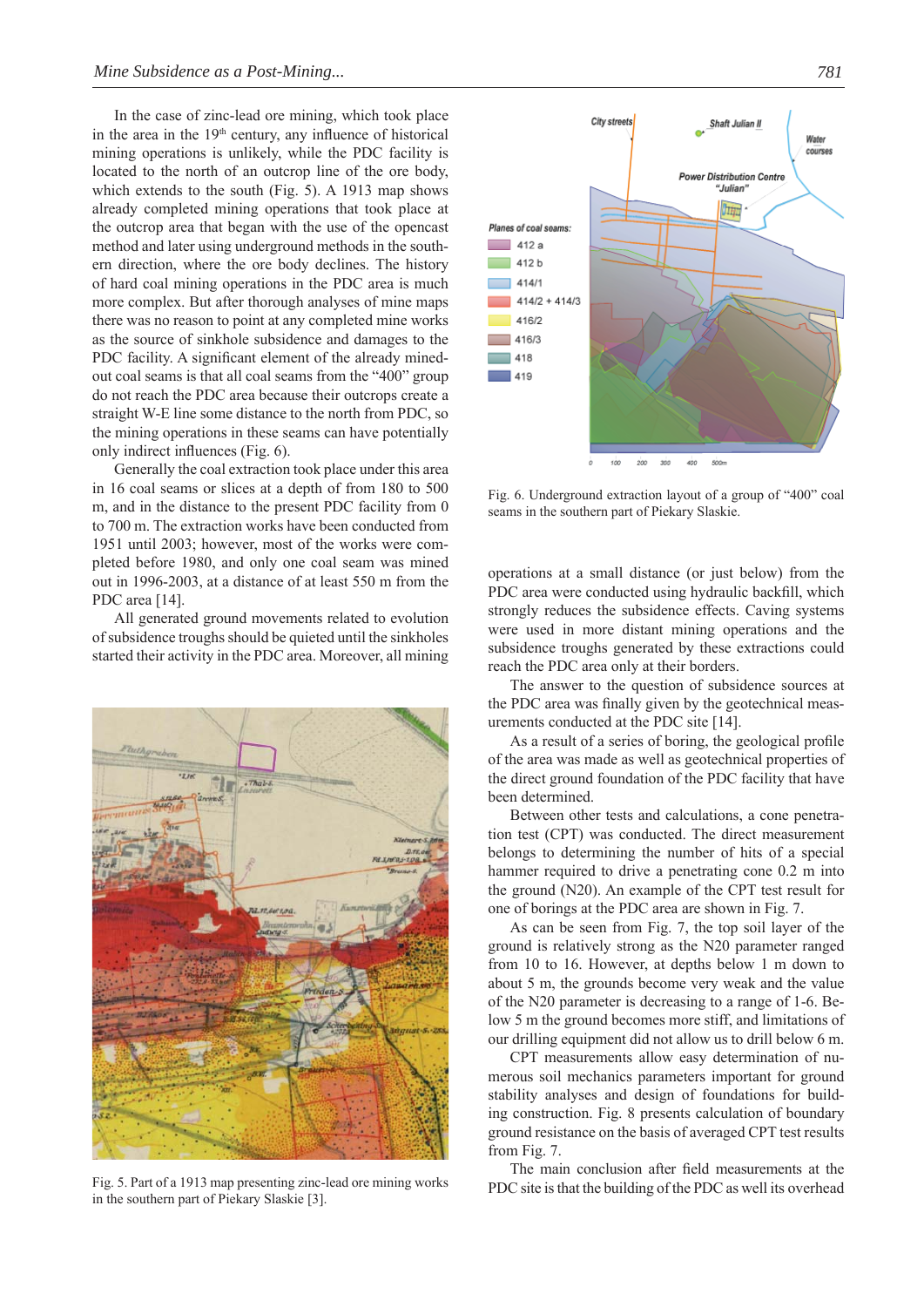

Fig. 7. CPT test results for borehole No. 3 at Julian PDC in Piekary Slaskie.

structures (transformers, switches, etc.) have been constructed on very weak ground, which in contemporary geotechnical nomenclature would be classified as uncontrolled heap or non-building ground [14].

The layer of that heap is between 3.2 and 5.0 m thick and consist of differentiated material, which suggests its anthropogenic origine. Its structure includes mixed sands, clays, clayey sands, gravels, aggregates, and – in large amounts – industrial waste, pieces of glass, concrete, wood, etc.

This ground has not been reinforced nor has any other geotechnical improvement been applied before construction of the PDC started. It is highly probable that the already weak structure of an old spoil heap or waste disposal place (as it is supposed to be due to the structure revealed by the borings) underwent further deterioration as a result of atmospheric precipitation, chemical erosion, suffusion processes, and more.

It cannot be excluded that ground movements related to mine subsidence could contribute to the disadvantageous processes at the PDC area; however, the main reasons of their occurrence was construction of such a facility on a totally inappropriate foundation after neither geotechnical preparations nor satisfactory construction provisions. However, it must be said clearly that at the time when the PDC was built there were no rules existed regarding geotechnical requirements for the foundations of structures.

# **Case Study III: Subsidence and Seismic Activity Induced by the Recurring Flooding and Drainage of Undegorund Voids at Czeczott Mine**

Flooding an abandoned mine is a natural consequence of reconstruction of groundwater tables after closing down the drainage system. Its influence on the mining area surface movement was not the subject of larger interest; however, some research in that field can be found in worldwide literature.

**Ground resistance [MPa]**  $10^{-1}$  $\epsilon$  $12$  $\epsilon$  $\overline{1}$ Depth [m]  $\overline{a}$ ś

Fig. 8. Ground resistance calculated on the CPT test results for boring No. 3 at Julian PDC in Piekary Slaskie.

Flooding underground workings, caves, and other voids may result in elevation of the ground surface above underground water reservoirs, which occurs as a result of water level reconstruction [15].

The absolute value of magnitude of the ground lifting resulted from flooding an abandoned mine is much less than subsidence resulting from mining extraction operations. Nevertheless, ground deformations resulting from lifting processes may generate negative consequences for surface structures and objects, while protective measures in building construction on mine areas in the majority are not prepared for inverted stress-strain relations.

Flooding of underground mines may affect large areas of the surface in terms of ground surface elevation [16- 18].

In USCB conditions, this problem became apparent when the Czeczott Coal Mine, which was decommissioned in 2008, was adopted as a retention reservoir for saline waters from other coal mines still operating nearby. The idea was to collect the saline waters from the drainage system of the mines during the periods of low water levels in the Vistula River, to avoid excessive increases of sulfate and chloride concentrations that result from the discharge of mine waters to a river. Waters from the retention reservoir would be discharged only during higher water level periods in this river, thus minimizing environmental impacts to the water courses and generating economic profits by avoiding environmental fees.

Czeczott is located in a rural area of the southern part of USCB. The extraction works were arranged to achieve optimal protection of villages located on the mining area, with most of the subsidence occurring in agricultural and forest areas (Fig. 9).

The volume of water that can be stored in the decommissioned mine was assessed as about 26 million m<sup>3</sup>. Mine workings, voids, and cavings between 650 m and 150 m below the surface was taken under consideration. Most of the storage volume will be destined for final disposal of saline mine waters from adjacent mines. By an inflow of  $1.5$ -1.8 million  $m<sup>3</sup>$  of water per year, the process of geological disposal of mine waters will significantly reduce the costs (as environmental fees) of water discharge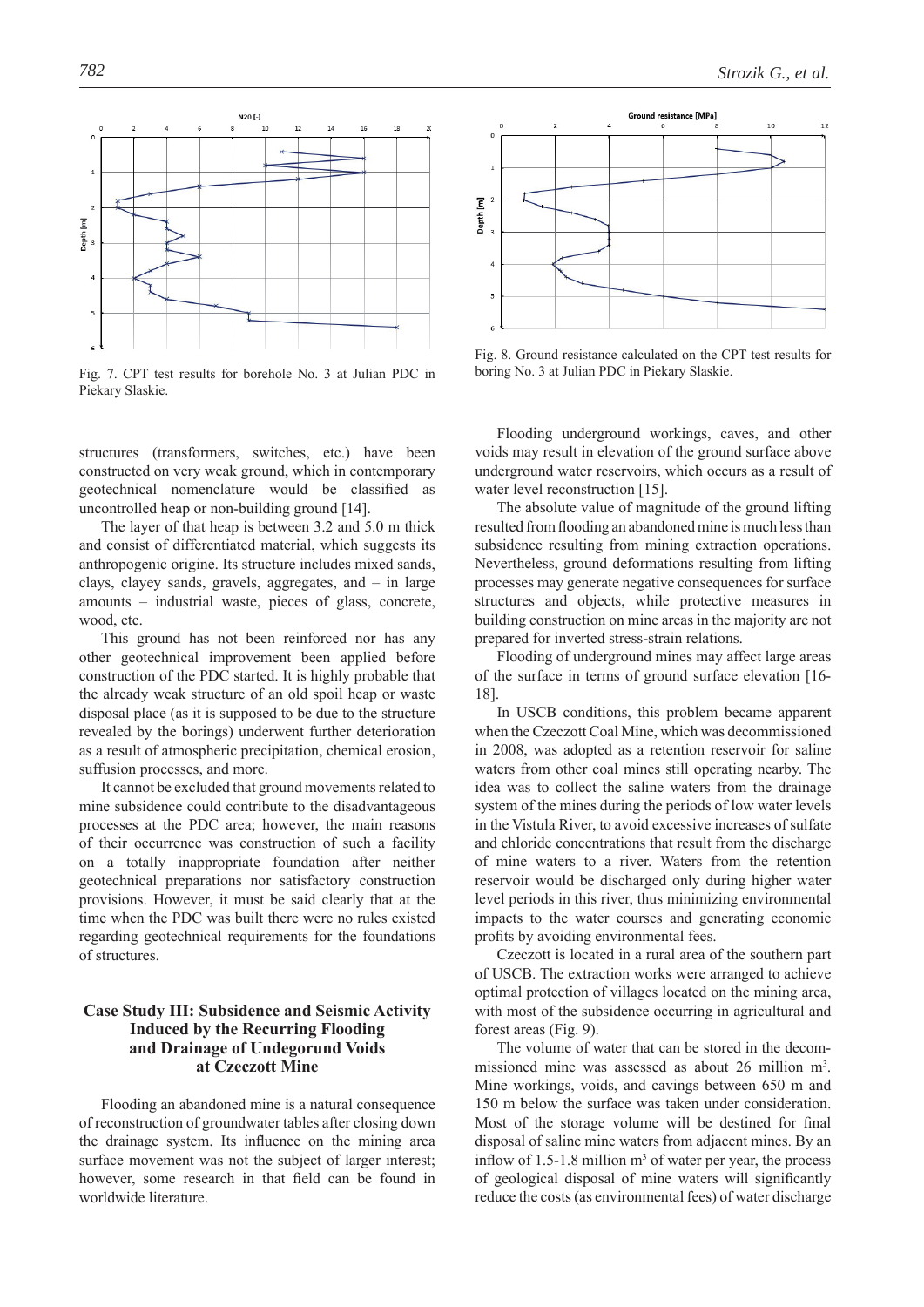for the next 13-16 years, depending on the level of natural inflows, which could be subject to change. The retention volume considered as capacity for temporary storage of water [19] is represented by voids between the depth of 150 and 300 m below the surface and is expected to ensure retaining of  $500,000$  m<sup>3</sup> of water.

A vertical distance of 150 m between the maximal permissible water table and the ground surface has been established to avoid the possibility of mixing saline mine waters with shallow fresh water tables and to minimize influences of the water table movement on the surface of the ground.

Although the abandoned mine is neighboring active mine fields of other mines, the minimal distance between the drowned area and active mine workings reaches at least 135 m. No water hazards from the side of the mine flooding is expected to appear in adjacent mines. Eventual negligible percolation should be addressed by the drainage systems of the respective mines.

Buoyancy force resulting from immersion of rocks in water generates stresses in the rock mass, which can lead to lifting up the rock mass. On the other hand, the concentration of stresses may lead to the generation of seismic events (shocks). This, however, depends especially on local geological conditions, which means especially the presence of stiff sandstone strata above fractured caving zones.

Results of numerical modeling of the abandoned Czeczott mine demonstrate that flooding process can generate seismic events (shocks) on the surface characterized by acceleration of maximally 65 mm/s<sup>2</sup> (Fig. 10) [19].

A precise survey of the mine area started after flooding of the mine shows that the subsidence processes are not yet complete. Relatively (to intensity of ground deformations



Fig. 9. Map of Czeczott mining area with surface protection categories for completed mining operations [19].



Fig. 10. Prognosis of maximal ground acceleration due to seismic events generated by flooding Czeczott mine [19].

during mining operations) small ground movements in both directions still occur, meaning sinking of ground surface as well as some lifting movements. Because the water level did not reach its maximal acceptable elevation until now, analyses are based on predictions and temporary measurements.

Generally it is expected that the final profile of the subsidence trough will be modified by the ground lifting related to flooding of the mine (Fig. 11)  $[19]$ .

An example of an elevation prediction is presented in Fig. 12. As can be seen on the graph, the expected vertical displacement can reach maximally ca. 0.20 m. Such a magnitude of ground-level movement can be potentially harmful for sensitive structures and buildings, as well as constructions partially protected against ground subsidence.

Cyclical mine flooding and discharging of waters to the Vistula creates complex conditions for ground surface



Fig. 11. Subsidence trough profile before (blue) and after mine flooding (red)  $[19]$ .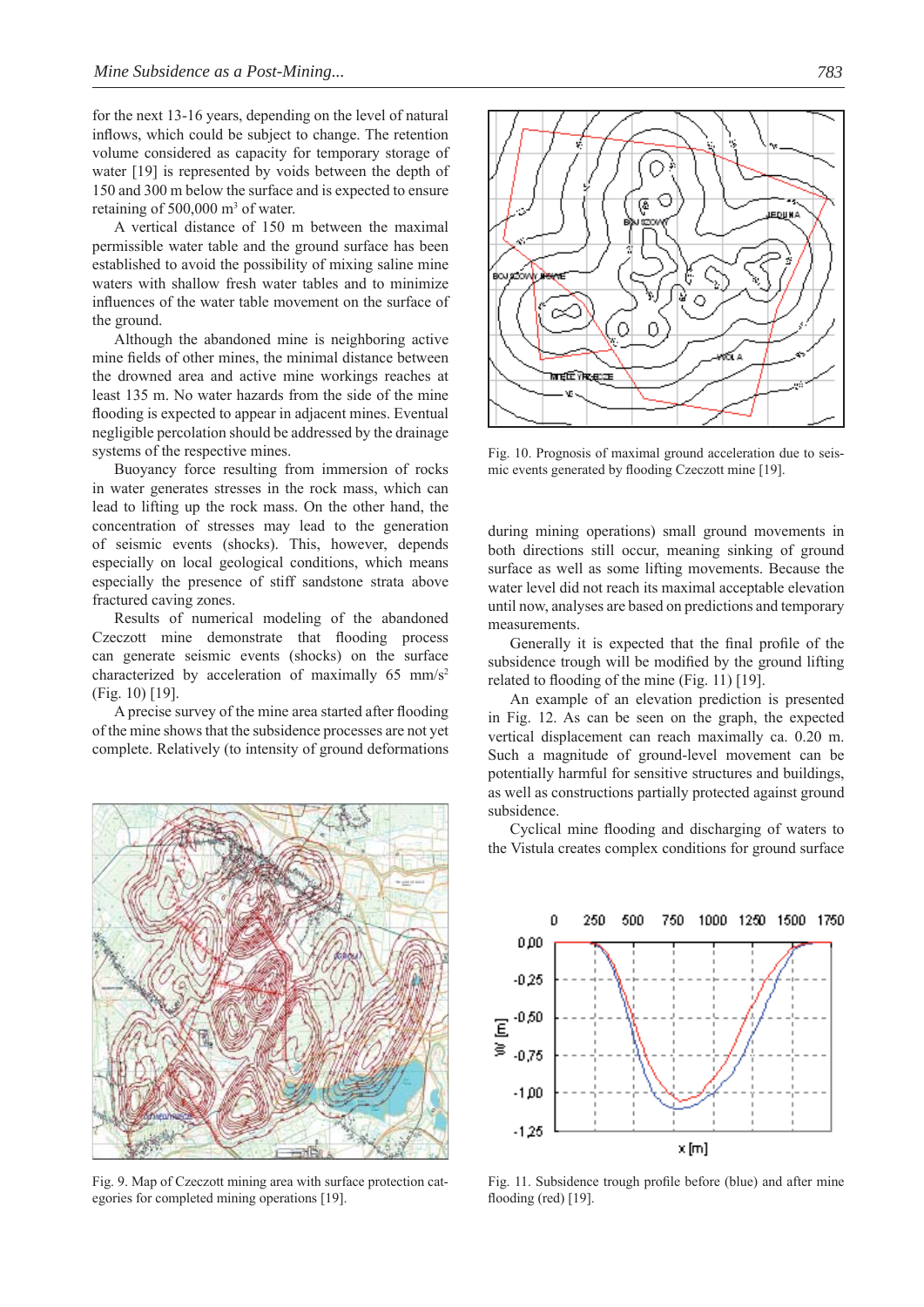

Fig. 12. Up-lift prediction after mine flooding [19].

stability due to recurring subsidence and elevation of the ground surface. The lifting movements during the phase of water discharge may be relatively intense, while the hydrological conditions of the Vistula allow discharge of salt waters only during relatively short time periods of high water levels, which occur ca. 1.5 months a year, while the storage capacity is 500,000 m<sup>3</sup>.

#### **Conclusions**

Mine subsidence and related geomechanical problems do not terminate as a mine ends its underground operations. The nature of processes occurring in the rock mass as a result of mine activities implicates phenomena that must be considered in a long-term perspective. Ground stability distortions on post-mining terrains may be observed during many decades (sometimes even centuries) after decommissioning a mine.

In presented case studies, the complexity of processes related to mining and post-mining effects occurring in the rock mass are hardly to be accurately described and predicted even with the use of advanced technologies and theoretical models, mainly due to the complexity of local geological and hydrogeological conditions.

In areas of intense industrial activities, and especially in mining industry regions, the amount of environmental impact and problems resulting from a heavily disturbed environment is so high that it will take many years after the last mine is decommissioned to return to balance. The problems mentioned in this paper are only a small part of the large list of different aspects of technical, economical, and environmental issues related to sustainable development of post-mining areas.

Sinkholes (discontinuous subsidence) and eliminating the risk of their appearance definitely belong to the most frequently observed problems in the USCB's post-mining areas. As has been shown in the discussed case studies, sinkholes impose real dangers to existing and prospective building construction, and their origination might not always be directly correlated with the most obvious activities. The reasons for unexpected ground movements

and risks for building structures can often be referred to widely understood anthropogenic transformations of grounds. They include not only the most obvious results of present mining activities like induced seismicity and subsidence troughs, but also sinkholes from collapsing voids that remain after historical mining operations, dumping of rock masses, and waste or flooding of abandoned underground mines.

#### **Acknowledgements**

We gratefully acknowledge support of the project "Research on secondary rock mass movement and seismic vibrations of the surface of a mining area resulted from closure of an underground mine by its flooding" (N N524) 464236) as granted by the Polish Ministry of Science and Higher Education.

#### **References**

- 1. JURECZKA J., KRIEGER W., WILK S. Prospective hard coal resources in Upper Silesian Coal Basin. [W] XIX Conference "Novelties and perspectives of mineral resources management" Mineral and Energy Economy Research Institute of the Polish Academy of Sciences, Krakow, 3, **2009**.
- 2. STROZIK G. Filling of underground cavities in rock mass affected by mining operation. Silesian University of Technology Publishing, Gliwice, 4, **2015**.
- STRZAŁKOWSKI P. Prognosis of time lapse of final stage of mining ground movement after exploitation. Polish Mining Review, **4**, 4, **2014**.
- 4. STRZAŁKOWSKI P. Shallow cavities in mining areas in reference to sinkhole formation. Mining and Tunneling Construction, **21** (2), 5, **2015**.
- STRZAŁKOWSKI P. Outline of mining grounds protection. Silesian University of Technology Publishing, Gliwice 5, **2010**.
- 6. KAWALEC J., GRYGIEREK M., CHLIPALSKI K. Communication line objects in mining areas. Motorways, **3**, 6, **2015**.
- 7. ZYCH J., MACHOWSKI M., TONDERA M. Results of A4 motorway monitoring in MOP Halemba and Wirek area. Work Safety and Environmental Protection in Mining, **6**, 6, **2015**.
- 8. JENDRUŚ R., STROZIK G., ZAJĄC J. Elimination of shallow, exploitation-caused cavities under building based on example of DK79 construction in Jaworzno. Sources for XIV International Symposium Geotechnika-Geotechnics, Gliwice – Ustroń 19-22 october, 6, **2010**.
- 9. JENDRUŚ R., STROZIK G. Problem of ground cavities detection under buildings based on measurements and decommissioning works. Science Conference Mining of diversified development, Silesian University of Technology; 7, **2011**.
- 10. PLEWA F., POPCZYK M., PIERZYNA P., ZAJĄC A. Use of materials with energetic waste content for elimination of sinkholes caused by mining operation. Polityka Energetyczna, **14** (2), 7, **2011**.
- 11. DODD W.E. Structural Monitoring at a Pressurized Grout Remote Backfilling AMLR Project at Beulah, North Dakota. National Association of Abandoned Mine Land Programs Annual Conference, August 19-22; Athens, Ohio, USA; **X**, 7, **2001**.